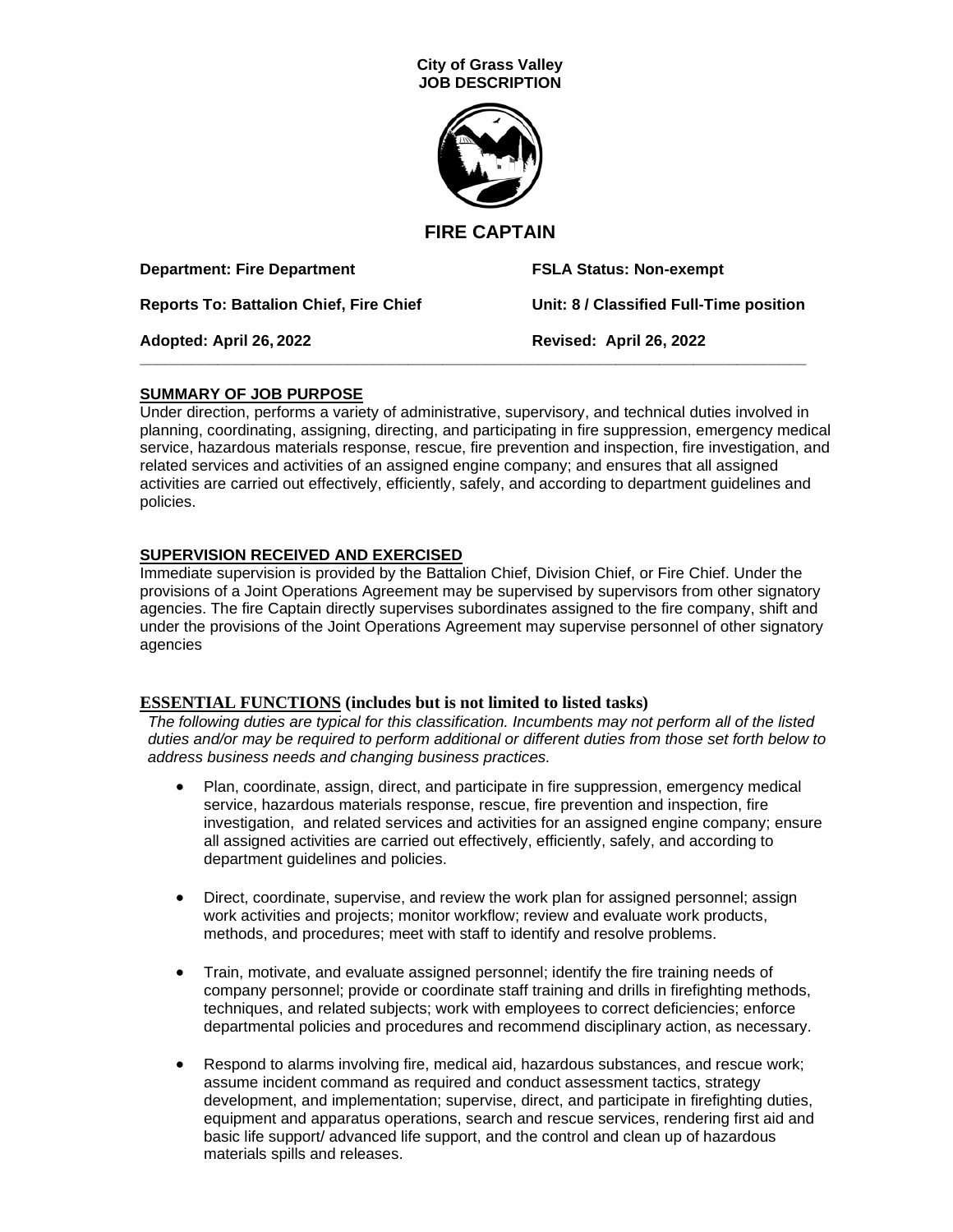

- Conduct, supervise, and participate in fire cause and origin determinations; determine preliminary origin and cause of fire at emergency scenes; obtain and preserve evidence.
- Conduct, supervise, and participate in fire and life safety inspections; supervise and participate in the routine inspection of commercial, industrial, residential, and other buildings; supervise and participate in fire sprinkler, alarm, and hydrant flow tests; supervise proper maintenance of hydrants in assigned areas.
- Supervise and participate in public education and public relations activities; coordinate public relations activities and interact with various news media; design, develop, supervise, and participate in public education programs; may be required to make presentations to schools, service clubs, or other public gatherings on fire and burn prevention.
- Complete and prepare a variety of forms, reports, and recommendations; prepare emergencyscene reports; prepare accident, injury, and exposure reports; review reports submitted by subordinate staff.
- Supervise and participate in the maintenance and testing of department apparatus and equipment; supervise and conduct maintenance and repairs of radios, pagers, and alert monitors; plan and review the maintenance, testing, and repair to self-contained breathing apparatus; supervise and participate in ladder testing and annual pumper and hose tests; evaluate, maintain, and replace personal protective equipment and station uniforms for assigned personnel; maintain medical aid equipment and supplies.
- Direct and participate in fire station buildings and grounds maintenance; direct the cleaning of quarters, equipment, and apparatus.
- Maintain skill levels, new equipment and procedure familiarization, and certifications that are relevant and/or required for assigned responsibilities; attend and participate in professional group meetings; stay abreast of new trends and innovations in the field of fire suppression, fire prevention, emergency medical response, hazardous material response, and technical rescue.
- Provide staff assistance to management staff; participate in the development and implementation of emergency plans; prepare and present staff reports and other correspondence as appropriateand necessary; perform a full range of other departmental administrative duties.
- Serve as liaison for the Fire Department with other divisions, departments, and outside agencies.
- Administer, oversee, and supervise assigned programs and special projects.
- Perform related duties as required.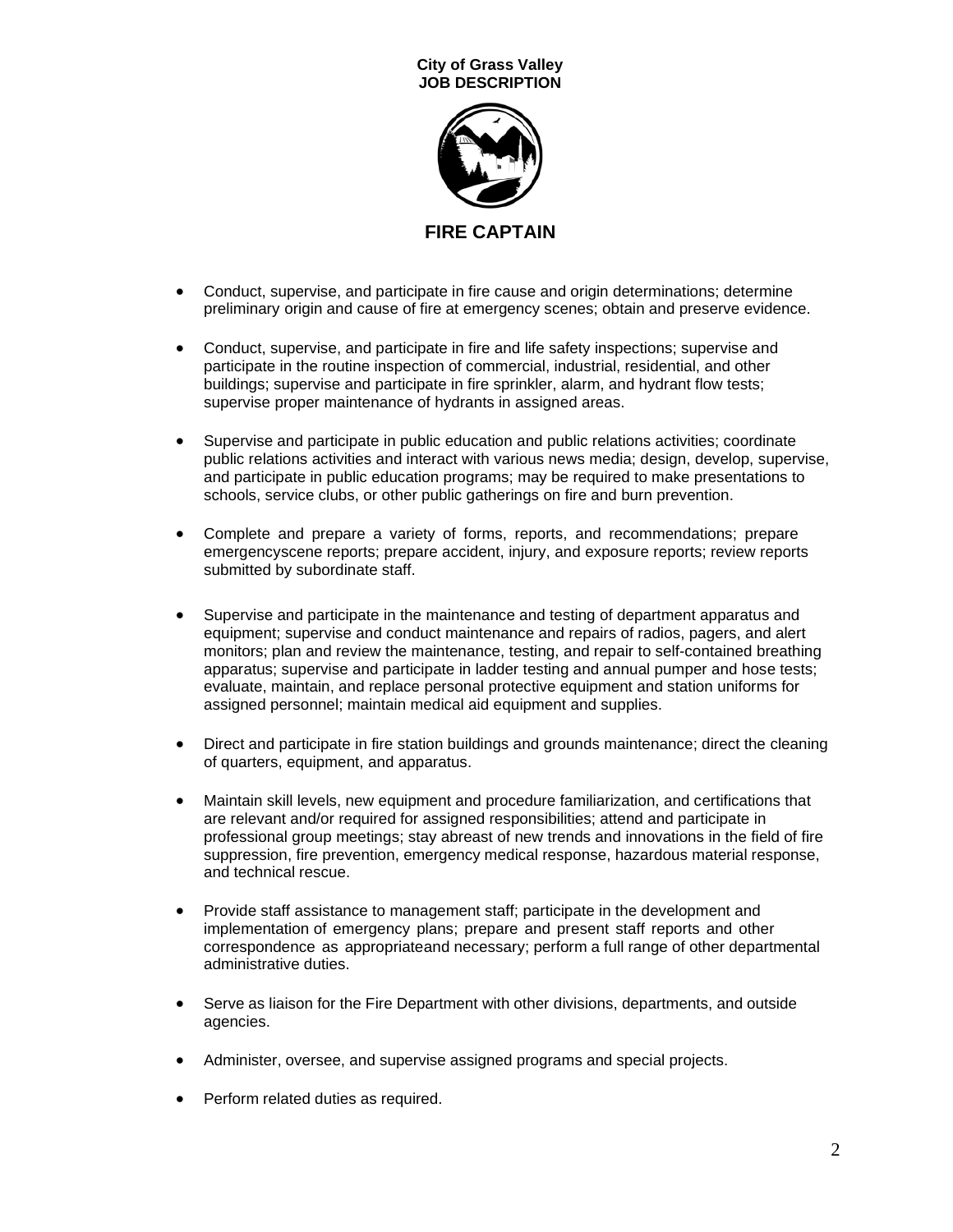

### **QUALIFICATIONS**

*The following generally describes the knowledge and ability required to enter the job and/or be learned within ashort period of time in order to successfully perform the assigned duties.*

#### **Knowledge of:**

- Operations, services, and activities of an emergency service operation including fire suppression, fire prevention, emergency medical services, disaster preparedness, hazardous materials response, and related services and activities.
- Principles and practices of supervision, training, and performance evaluation.Basic principles and practices of program development and administration.
- Fire science theory, principles, and practices and their application to a wide variety of emergency service operations including fire suppression, fire prevention, and fire investigation.
- Operating characteristics, uses, and maintenance requirements of pump engines, fire apparatus, and other firefighting and emergency medical apparatus and equipment.
- Mechanical and hydraulic principles of fire apparatus.
- Modern and complex principles and practices of fire fighting
- . • Principles and practices of disaster preparedness, response, and recovery.Methods and techniques of basic life support and rescue.
- Hazardous materials and chemical spill response techniques.
- Principles, methods, and techniques used in confined space and rescue operations.
- Mechanical, chemical, and related characteristics of a wide variety of flammable and explosivematerials and objects.
- Principles of combustion and cause of fire.
- Principles of building construction and fire protection systems.
- Geography and street layout of the City and surrounding area.
- Current safety practices as they relate to equipment and procedures involved in the fire service.Pertinent federal, state, and local laws, codes, and regulations.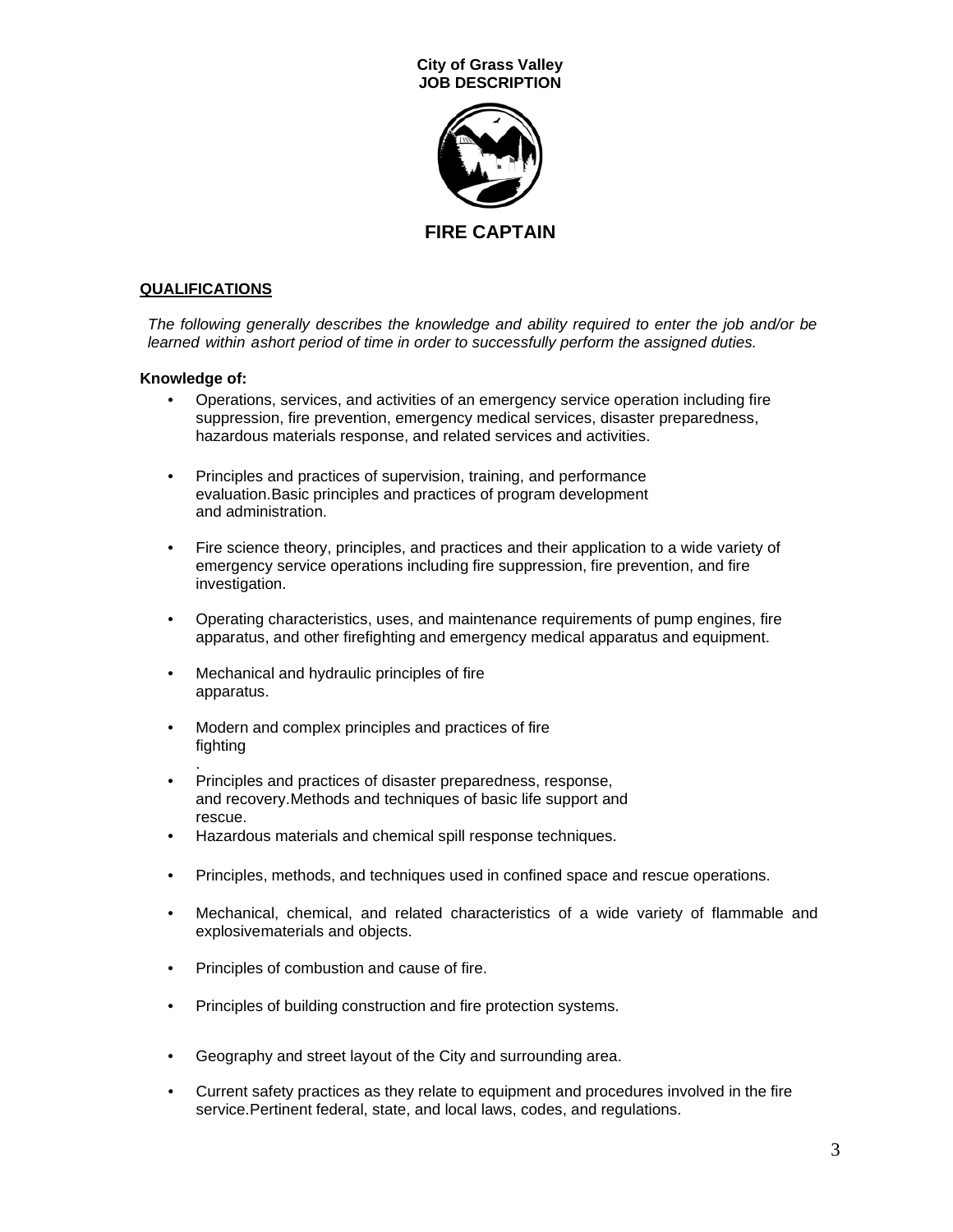

**FIRE CAPTAIN**

- Methods and techniques of public relations.Mathematical concepts and principles.
- Appropriate safety precautions and procedures.
- Record keeping and basic report preparation principles and practices.
- Basic office procedures and methods including computer equipment and supporting word processingand spreadsheet applications.

## **EDUCATION AND EXPERIENCE**

- Minimum 18 years of age
- Completion of the  $12<sup>th</sup>$  grade with Diploma or General Education Degree and successful completion of State Certified Fire Academy. Full time experience in an all risk fire agency may be substituted for the required completion of the California State Fire Marshal Fire Academy as determined by the City.
- Five (5) years of increasingly responsible fire suppression, emergency medical response, and fire prevention experience comparable to that of a Firefighter/Engineer with the City of Grass Valley or
- 2 years as an Engineer with testing agency (probation included), or 3 years combined as an Acting Engineer and/or Engineer with testing agency. Placement on a current promotional eligibility list if not currently employed as an Engineer

## **CERTIFICATES, LICENSES, REGISTRATIONS**

- Possession of Company Officer Certification pre 2014; or course work for Company Officer 2014 or later completed by time of application. The Company Officer Task book must be completed within one (1) year of hire/promotional date for candidates obtaining Company Officer Certification 2014 or later.
- Emergency Medical Technician (EMT) certification in California and Expanded Scope EMT, post appointment, (defined by Sierra Sacramento Valley EMS) is a condition of employment.
- Candidates for Captain Paramedic- Paramedic licensure in California (or ability to obtain within 30 days of employment). Paramedic licensure and local accreditation, when necessary, are conditions of employment as a Captain Paramedic. A Paramedic Captain may operate as Limited Advanced Life Support (LALS) in lieu of full Advanced Life Support (ALS) as City develops ALS program.
- Current CPR certification. CPR certification is a condition of employment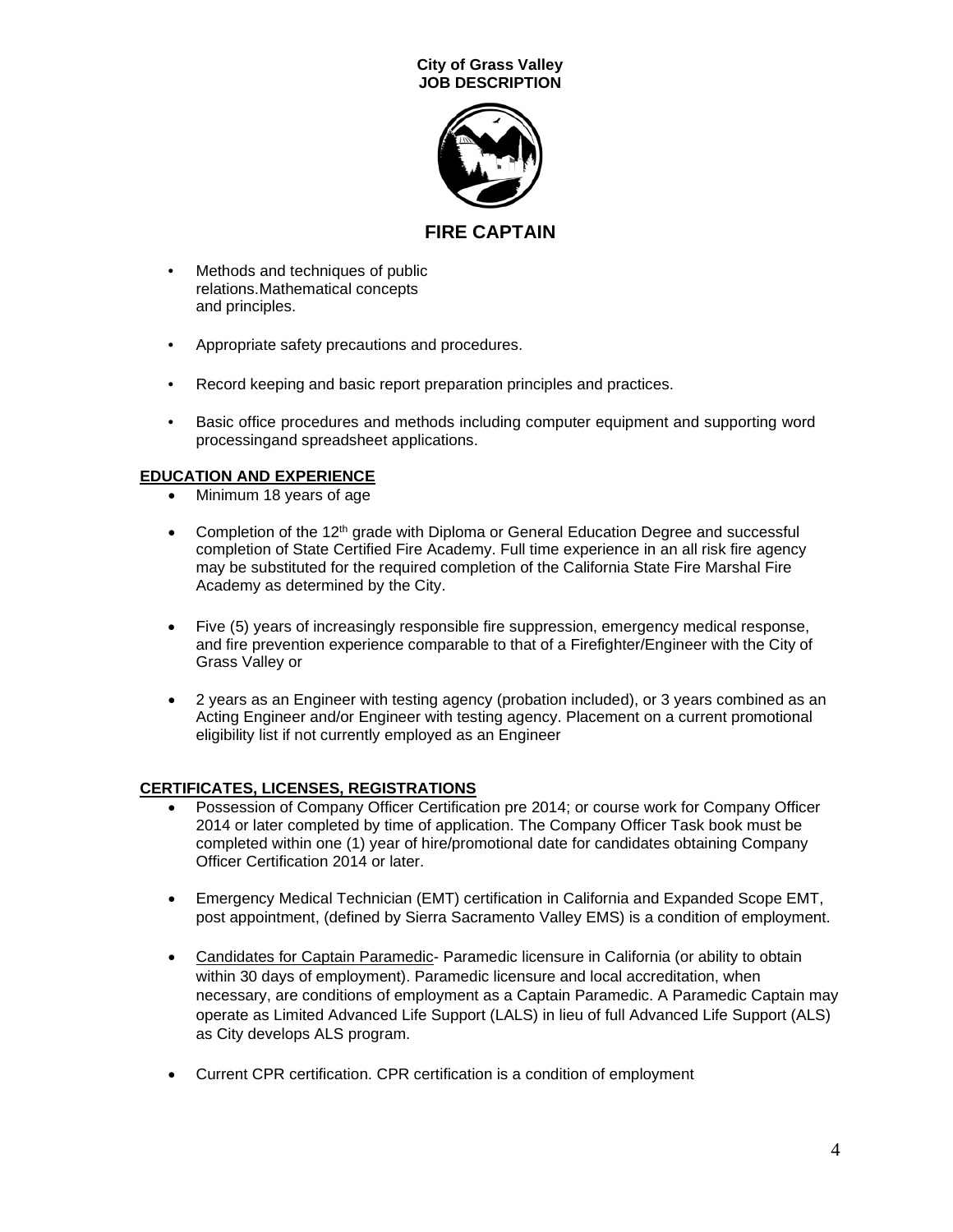

**FIRE CAPTAIN**

- Valid Driver's License with appropriate endorsement for operations of fire apparatus in CA. A valid, appropriate, driver's license for fire apparatus must be maintained as a condition of employment.
- ICS-300
- Low Angle Rope Rescue Operations (LARRO) or Rope Rescue Awareness and Rope Rescue Technician or ability to obtain within 12 months of appointment.

# **LANGUAGE SKILLS**

Ability to read, write and communicate in English at a level required for successful job performance

# **MATHEMATICAL SKILLS**

Ability to use and understand basic mathematical concepts such as: adding, Subtracting, multiplying, dividing, simple fractions and percentages.

# **REASONING ABILITY**

Ability to apply common sense understanding to carry out instructions furnished in written, orally or in diagram form; analyze and resolve problems involving circumstances and or events using standardized methods or procedures

## **PHYSICAL DEMANDS**

- Person must pass a medical examination to verify the ability to physically perform all required duties
- The physical demands described here are representative of those that must be met by an employee to successfully perform the essential functions of this job.
- The employee must be free from any physical, emotional or mental condition which might adversely affect the ability to perform essential job duties
- Must be able to perform manual tasks and have the ability to lift 100 pounds, also perform those physical activities required for the execution of essential functions, including but not limited to, regular sitting, walking, standing, performing repetitive motions with hands and wrists such as regular keyboarding
- The employee must be able to work in confined spaces for extended periods of time in all climate and weather conditions. Also, have the ability to perform normal communications, including in person, two-way radio or on the telephone